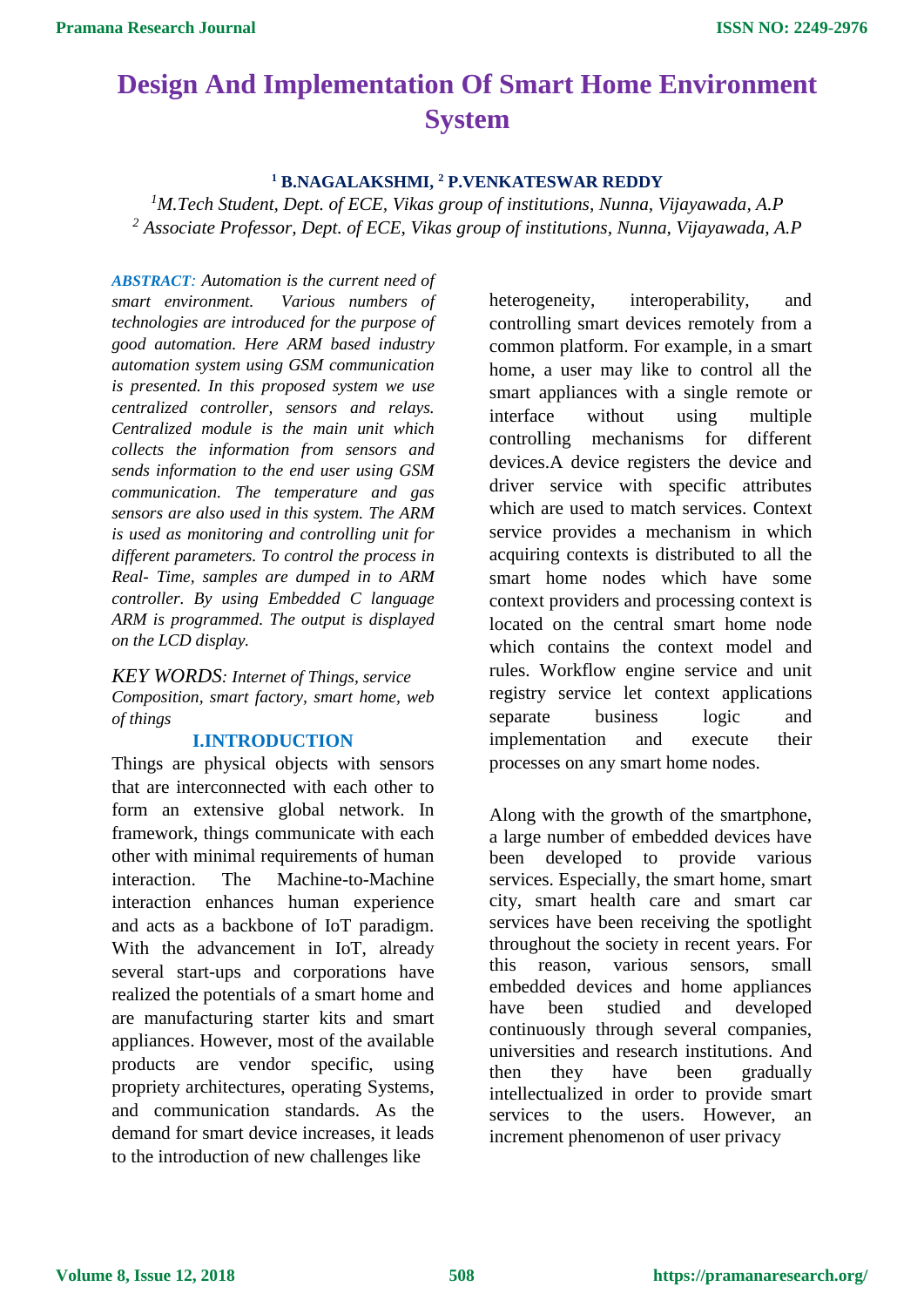data leakage and security vulnerability should not be overlooked in the IoT (Internet of Things) environment. A number of significant research needs, including security and privacy, for future IoT systems is described and the general definitions for the main security aspects within the IoT domain was depicted. If the service infrastructure is designed without considering predictable security flaws, user privacy data leakage, social infrastructure paralysis, and economic losses as well as a risk of human life as severe cases can be occurred by the attacks of outsiders with malicious purpose. To establish the service infrastructure that provides security features, it is necessary to define the appropriate security features required for each component that make up the service infrastructure. In addition, various services require a different security issue that is suitable for individual characteristics. For example, data (e.g. user's privacy data) security is essential to the intelligent transportation service and intelligent medical service, while authentication scheme is more important in the case of smart city and intelligent farm services. Therefore, we should carefully scrutinize the security requirements and necessity for a specific IoT services.

## **II. RELATED WORK**

The essence of pervasive computing processing depicted by Mark Weiser is to improve the earth by installing numerous PCs that are nimbly coordinated with human clients. To accomplish the objective of inescapable figuring, applications should be setting mindful. The advancement of setting figuring contains three phases, specially appointed strategy, toolbox technique and framework technique. In the phase of specially appointed strategy, analysts regularly assembled setting mindful frameworks for every application. Dynamic gave the telephone redirection benefit dependent on the area of a man in an office. The Cool town venture of HP is an electronic setting

mindful technique. In view of the lower reusability of these techniques, individuals built up some tool boxes to make the setting mindful applications all the more effectively. A work process show for business benefits in conventional disseminated figuring conditions can be connected as an administration model to interface administrations with others related in omnipresent registering situations and expedited benefit streams. Contrasted and customary conveyed processing conditions, work process benefits in pervasive registering conditions must choose an administration progress as indicated by the client's circumstance data that is powerfully created from different sensors in universal situations. Typically in the omnipresent figuring situations, the data progressively happens, and every now and again changes an underlying condition for administration executions. Be that as it may, the current work process frameworks can't make a difference the progressively happened changes into a continuous administration work process. Along these lines, when changes of a client's administration demand or his circumstance data happen progressively, we require a strategy that can reapply the adjustments in a situation and supply a setting mindful administration journalist with the changes.

With the advent of the information era, people have increasingly high demand for home environment. Not only fond of comfort, people also require a smart home system which is both intelligent and informatization. The appearance of the Internet of things accelerates the improvement of the smart home system. In the environment of smart home, many intelligent objects can communicate with each other, which is just the meaning of things connected by Internet. In recent years, the conception of smart home technology has been rooted among people and many melding products have been into markets. Because of the lack of unified standards, though many products have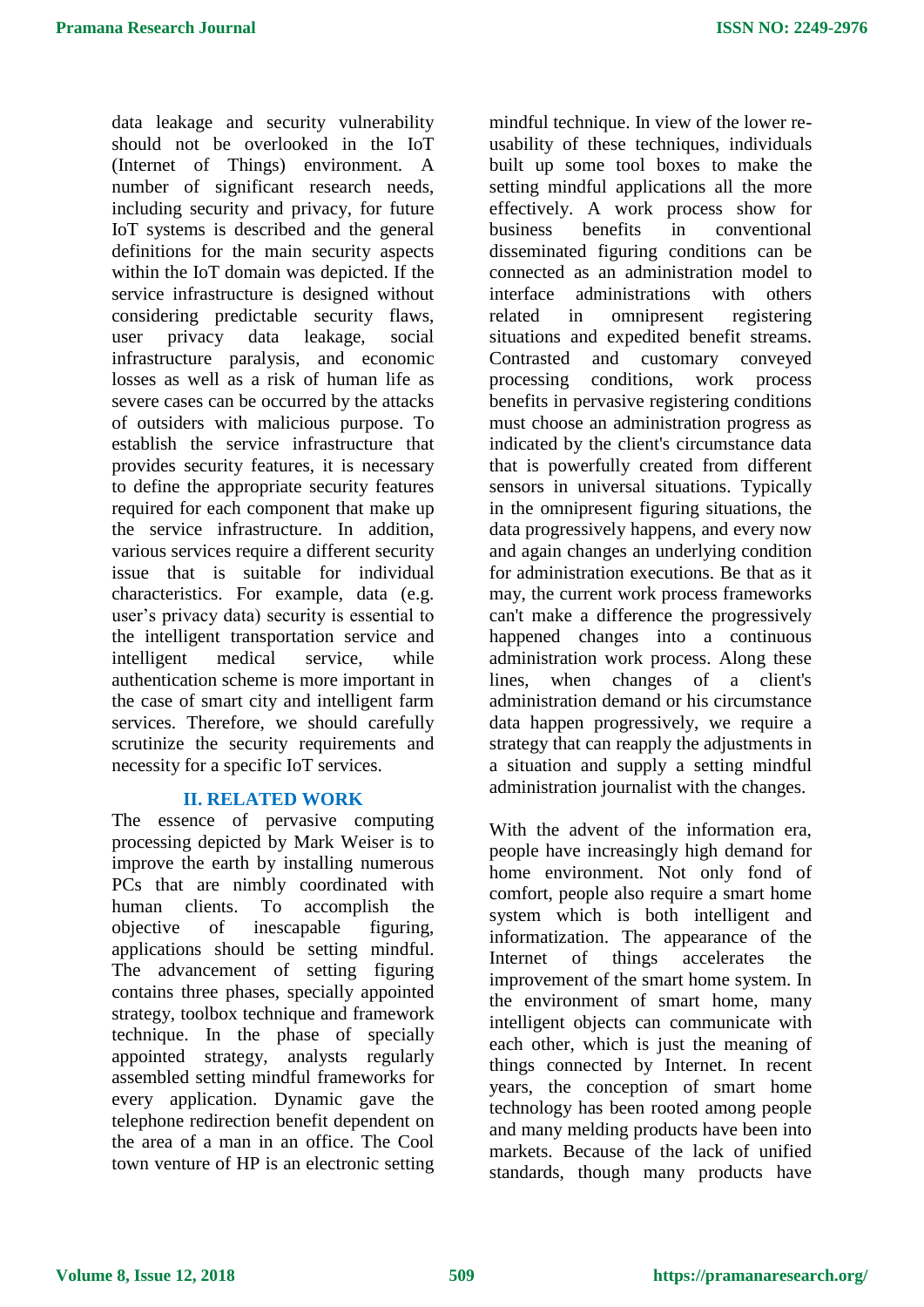completed all-IP in the whole system, the control part is not good enough: some systems can only work in LAN (Local Area Network), not in WAN (Wide Area Network); and some are equipped with control function in WAN, but cost a lot resulting from analysing IP address provided by manufacturers or choosing routers with the function of dynamic name server. At the same time, the servers provided by manufacturers are not stable enough, which results in problems in the whole system. This paper designs and implements a control system in the smart home system of transplanting which is dynamic name server software into the core controller based on ARM.

## **III. SERVICES IN SMART HOME ENVIRONMENT**

For implementing the proposed framework, we consider a common platform that can communicate with different home equipment, irrespective of underlying communication protocol and the operating system. To bring all these heterogeneous home appliances from various manufacturers under one roof, we need to integrate their embedded. We select three target scenarios for experiments that provide residents with reliable services in our smart environment considering current technological progress. (1) Cleaning up objects scenario: This scenario starts with cleaning up an untidy living room in the morning by a service robot after the master goes to work. The robot should identify objects to arrange, put them in order and traverse the room with the help of a position recognition sensor installed on the ceiling of the room. It navigates within the room and identifies the requested objects by using RFID signals, pick up, carry and put the object down on the designated position. This scenario aims to intelligently execute given tasks such as putting clothes in a laundry bag, putting mugs in the sink, etc.

(2) Executing errands scenario: This scenario intends to identify and fetch a requested object. Since a target object is a smart item with an RFID tag, the smart devices such as a smart table, a smart shelf, and a smart bookcase can detect the presence of requested items around them. Once detected the RIFD code of the smart item is transferred to the home server through wireless networks. If the master issues a command "Fetch me my cup," the robot sends a request for the position of the cup to the home server. The home server searches for the status information of the device and then sends the position data to the robot. After downloading the data from the home server, the robot moves to the place where the target object is laid, grasps, brings it to the master.

(3) Security service scenario: This scenario deals with intelligent services carried out by a communication between smart devices. When an intruder is detected by a smart security sensor, this event is immediately reported to the home server. The home server makes the robot move to a position where the sensor detects the intruder. After the robot moves to the sensor it turns on the smart lamp and video-capture the scene. If the intruder is detected, the recorded clips are transmitted according to the master's request.

## **IV. EXISTED SYSTEM**

Building context-aware applications is as yet unpredictable and tedious because of lacking infrastructure support. So a fine setting mindful framework can effectively diminish the multifaceted nature and time to create setting mindful applications and be effortlessly tweaked to different spaces by plug gable parts. The highlights of our home foundation incorporates a cosmology based on ontology based context model, a workflow based programming model and a middle ware which coordinates setting and work process offices to help assemble setting mindful applications. We fabricate our home setting mindful work process demonstrate by utilize the foundation.

In general, smart home system can be configured as shown in Figure 1. As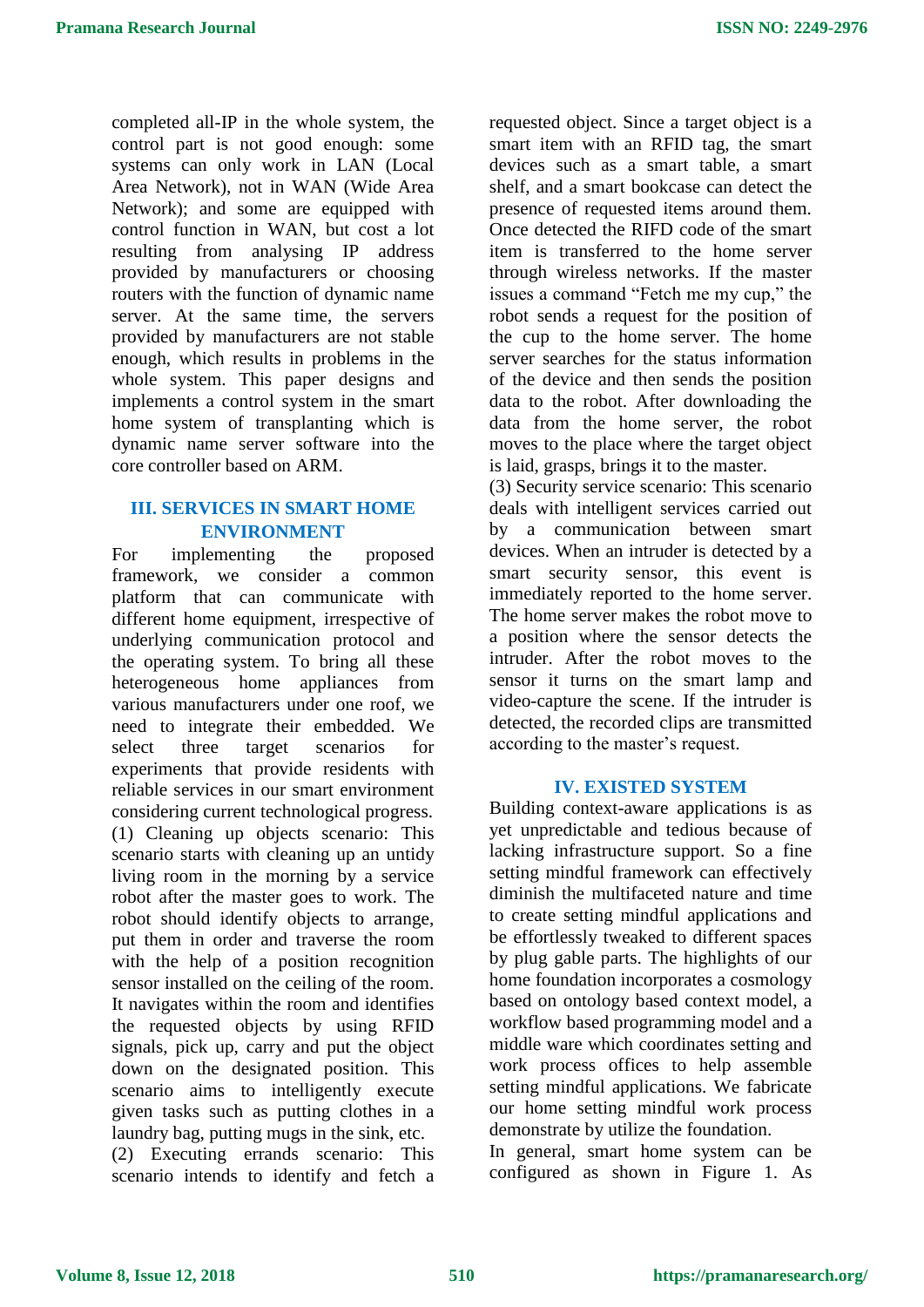shown in Figure 1, smart home system consists of largely three components, home server, home gateway, and smart home devices. First, the home server provides storage, integration and distribution function of the information collected from various media in the home as a kind of computer device.



#### **Fig.1: Existed system**

Next, the home gateway performs a relay function connect function between the subscriber access network and a wired/wireless home network. Finally, smart home devices can intelligently provide the information exchange function between the devices, and external internet access function.

## **V. PROPOSED SYSTEM**



**Fig. 2: Proposed system**

From above figure (2) we can observe the block diagram of proposed system. The devices used in proposed system are GAS sensor, temperature sensor, oscillator, ARM processor, LCD display and GSM. The descriptions of these devices are given below. Firstly oscillator will oppose the error signals and transmits the pure signals into the system. Power supply gives sufficient power to operate the system. As we know that ARM processor is one of the family of CPU. ARM processor can operate at a higher speed, performing more millions of instructions per second. From LCD display we can observe the output.

Temperature sensor is one of the important parameter which will describes how hot or cold a body is. Gas sensor is a device which detects the presence of gas in an area. These two devices plays important role in entire operation. GSM (Global System for Mobile communication) is an open, advanced cell innovation utilized for transmitting voice and information services. GSM (Global System for Mobile communication) is a computerized cell that is generally utilized in Europe and different parts of the world. GSM utilizes a variety of Time Division Multiple Access (TDMA) and is utilized of the three advanced remote phone innovations (TDMA, GSM, and CDMA).

Here firstly, a power supply is given and then system gets operated. Now the gas sensor will oppose the dangerous gases present in the air and temperature sensor will cool the process if it gets overheated as discussed earlier. The GSM module will detects the location and send it to ARM processor. After this entire process the operation is performed according to the given system and output is displayed in LCD. Now, Security functions for the smart home system components in proposed system are given below:

#### **A. CONFIDETIALITY**

In case of data communication between devices as well as sending data to the outside, the transferring data should be converted into cipher text form. That is, the data confidentiality should be provided. And, we recommend to use hardware security module to enhance security of device which has a specification capable of providing a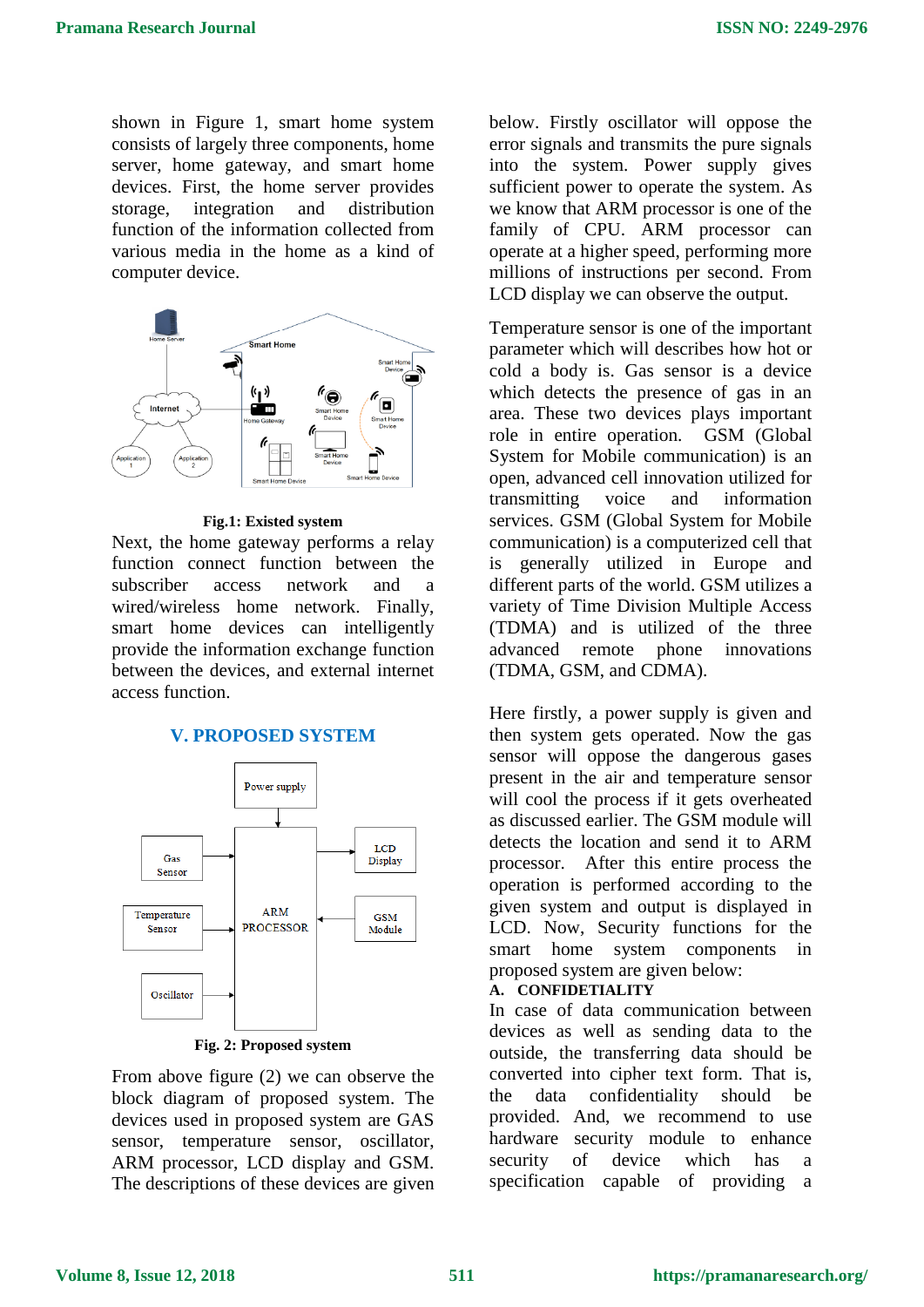security feature by mounting a hardware security module.

#### **B. INTEGRITY**

Low capacity smart home devices (e.g., tiny sensors and actuators, etc.) and a home server can use the access control function and mutual authentication function provided by the home gateway. In consideration of the device specification, the critical data (user's privacy data, key information, and access control Authentication data, etc.) Should be stored securely using a hardware security module. **C. AVAILABILITY**

To defend cyber-attacks including hacking from the outside, the firmware integrity verification feature should be provided. Also, we recommend the integrity verification function having fast execution speed and ease of implementation for a low capacity smart device. In case a secure software update, verification of the software update file and software update server should be provided. At last it can say that compared to existed system, proposed system gives effective results.

## **VI. RESULTS**



**Fig. 3: OUTPUT-1**



**Fig. 4: OUTPUT-2**

#### **VII. CONCLUSION**

In this paper, we specifically proposed the smart home system security requirements reflecting the environmental characteristics. Basically, a formal method can provide the theoretical foundation for achieving high reliability in system property. Our framework is scalable, and new smart devices can easily integrate into the smart home Environment. The evaluation results show that the performance of the proposed framework is better when compared to existed system.

## *VIII. REFERENCES*

*[1] Liu, Chung-Fan, Lu, Chun-Lin. A peer-to-peer Home Service infrastructure based on OSGi event admin. Proceedings - International Conference on Computational Aspects of Social Networks. P 163-166, (2010). [2] T. Andrews. Business Process Execution Language for Web Services. Microsoft Corp., N.Y, Version 2.0 (2010). [3] ZHENG H., NIU Y.,Ciardo G.. Modelling and Analysis of UPnP AV Media Player System based on Petri Nets. International Journal of Systems Science, Vol 42, Number 9, pp.1573-1580, (2011). [4] Hong Z., Li P, Jin-xiao W. Research on Context-Aware Scheduling Algorithm in Smart Home System. 2013, 11. China Communications, Vol.10 No.11 p: 155-*

*[5] Bae, Mungyu; Lee, Dong Kyu; Kim, Hwantae; Kim, Hwangnam , Selfconfiguring topology switch in smart home* 

*164.*